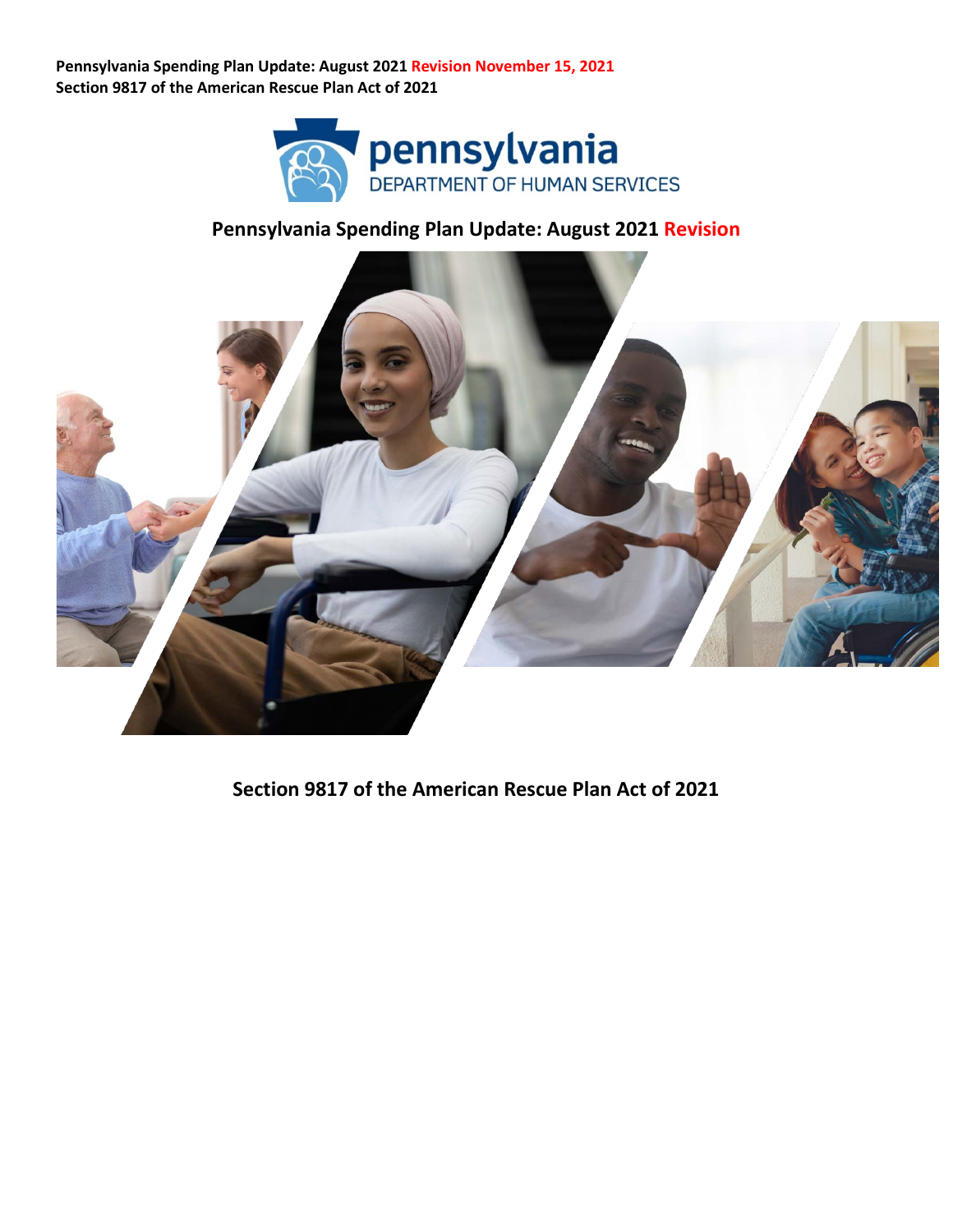## Pennsylvania Spending Plan Update: August 2021 Revision

## Contents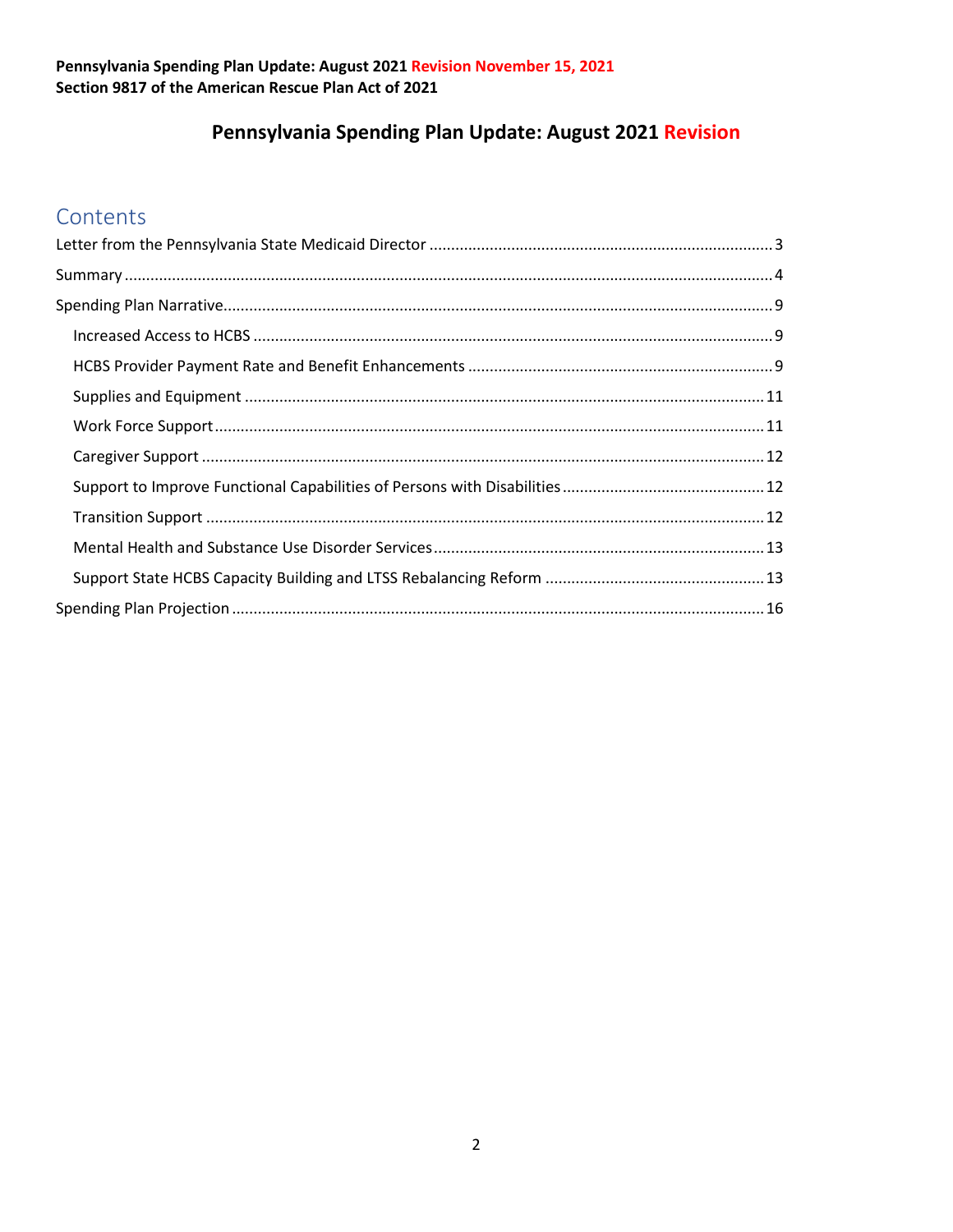## <span id="page-2-0"></span>Letter from the Pennsylvania State Medicaid Director

Dear Centers for Medicare & Medicaid Services:

Attached is a revised update to Pennsylvania's home and community-based services (HCBS) spending plan and narrative that outlines the Commonwealth of Pennsylvania's use of funding available under Section 9817 of the American Rescue Plan Act (ARP) of 2021. This update was completed in response to Centers for Medicare and Medicaid Services' (CMS') letter, dated July 23, 2021, granting partial approval of Pennsylvania's initial spending plan and spending narrative and subsequent October 13, 2021 virtual meeting and correspondence with CMS. CMS requested additional information on the certain activities before determining whether any of the activities or uses of funds included in the initial spending plan and narrative are approvable under Section 9817 of ARP. The enclosed update provides more detailed information regarding the proposed activities Pennsylvania intends to implement or supplement the implementation of to enhance, expand, or strengthen HCBS under the Medicaid program. Please see the "Summary" section of the update for a highlevel overview of changes.

Pennsylvania reaffirms, as part of this update, that we are:

- Using the federal funds attributable to the increased federal medical assistance percentage (FMAP) to supplement and not supplant existing state funds expended for Medicaid HCBS in effect as of April 1, 2021;
- Using the state funds equivalent to the amount of federal funds attributable to the increased FMAP to implement or supplement the implementation of one or more activities to enhance, expand, or strengthen HCBS under the Medicaid program;
- Not imposing stricter eligibility standards, methodologies, or procedures for HCBS programs and services than were in place on April 1, 2021;
- Preserving covered HCBS, including the services themselves and the amount, duration, and scope of those services, in effect as of April 1, 2021; and
- Maintaining HCBS provider payments at a rate no less than those in place as of April 1, 2021.

Please contact Tanoa Fagan a[t tanfagan@pa.gov](mailto:tanfagan@pa.gov) with additional questions.

Sincerely,

Saugh. Kozel

Sally Kozak State Medicaid Director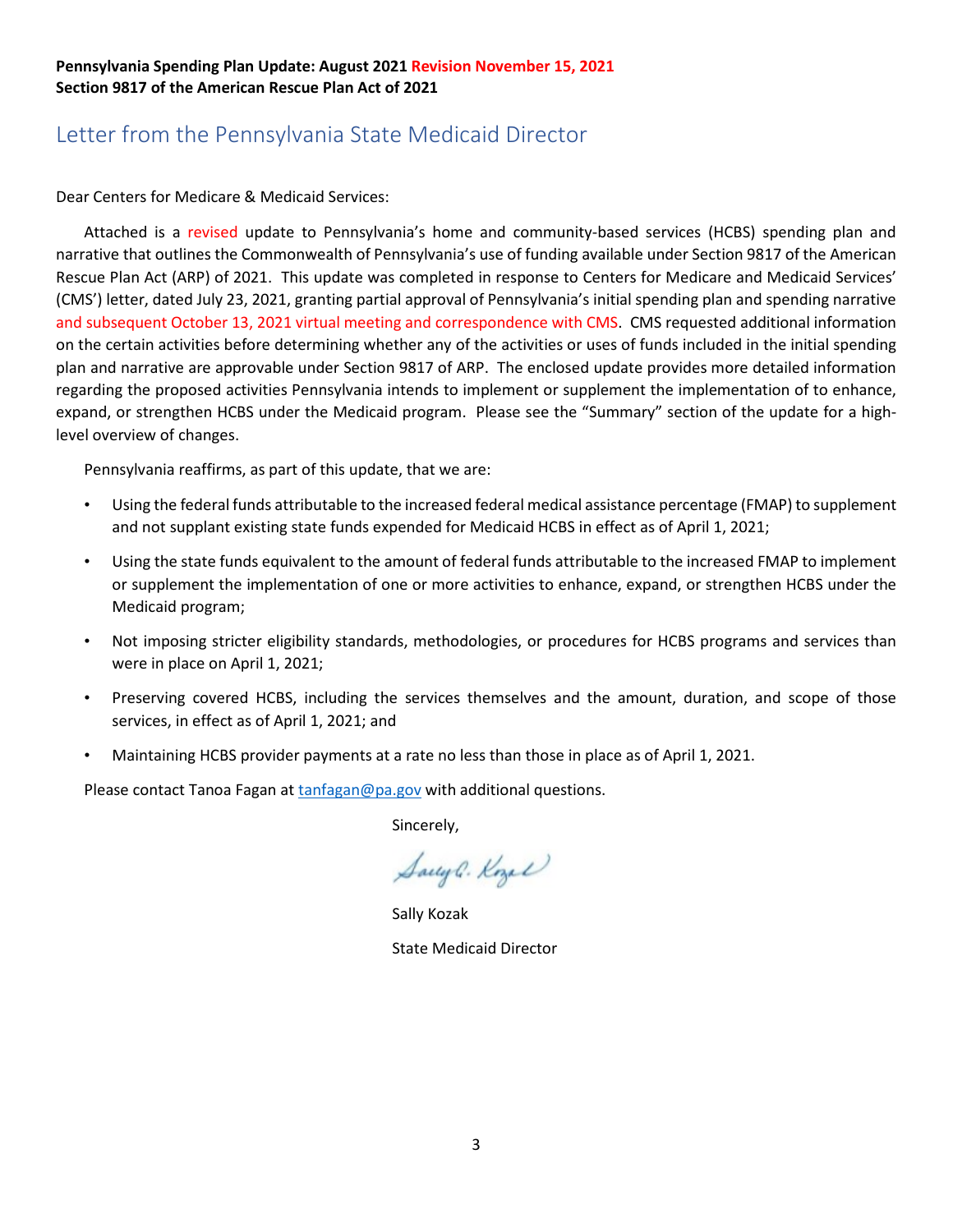### <span id="page-3-0"></span>Summary

On June 14, 2021, the Department of Human Services (DHS) submitted our initial home and community-based services (HCBS) spending plan and narrative that summarized our use of funding available under Section 9817 of the American Rescue Plan Act of 2021.

Following submission of the initial HCBS spending plan and narrative, DHS engaged in a public comment period which concluded on July 6, 2021. DHS also held a virtual comment session on June 30,2021 to allow individuals unable to submit comments via email to provide their feedback. This session was attended by over 200 individuals. DHS received 160 written comments from participants in HCBS programs, residents in long-term care facilities, HCBS providers, family members and other caregivers, the aging and disability network, health plans, and the direct support workforce.

The most common theme throughout the comments received was the critical need to increase rates for Office of Developmental Programs (ODP) providers and in the Community HealthChoices (CHC) and Omnibus Budget Reconciliation Act (OBRA) waivers to increase employee wages for direct care workers providing personal assistance services (PAS). HCBS providers, workforce, and recipients acknowledged the need to increase wages to address staffing shortages and help retain workers.

After considering the stakeholder feedback received and the recently passed state budget for state fiscal year (SFY) 2021- 2022, DHS removed the following proposed activities:

- Increase rates for the Living Independence for the Elderly (LIFE) program. This activity was removed because a rate increase was provided for in the state budget for state fiscal year 2021-22.
- Establish residential pediatric recovery centers that treat infants born substance-exposed and provide supports to their caregiver.
- Support the reopening and administration of virtual drop-in centers used to provide a non-clinical support setting for persons in mental health and substance use disorder recovery.
- Fund the administration and delivery of mental health counseling and support groups for frontline pandemic workers.
- Employ additional student assistance program liaisons to assist in identifying key behavioral health issues in school-aged children.
- Expand the workforce with student loan forgiveness programs to recruit a diversified workforce into employment in mental/behavioral health and substance use disorder fields of work.

DHS added the following proposed activities:

- Fund start-up costs for a singular resource and referral tool that allows for screening of social needs and connection to local community-based organizations to address these needs.
- Fund consultant services to support implementation and monitoring of the HCBS spending plan.
- Fund consultant services to support the work of the Pennsylvania Behavioral Health Task Force to ensure individuals have the appropriate supports to remain in the community or decrease the length of facility stays.

This update provides additional information regarding the remaining activities Pennsylvania intends to implement or supplement the implementation of to enhance, expand, or strengthen HCBS under the Medicaid program.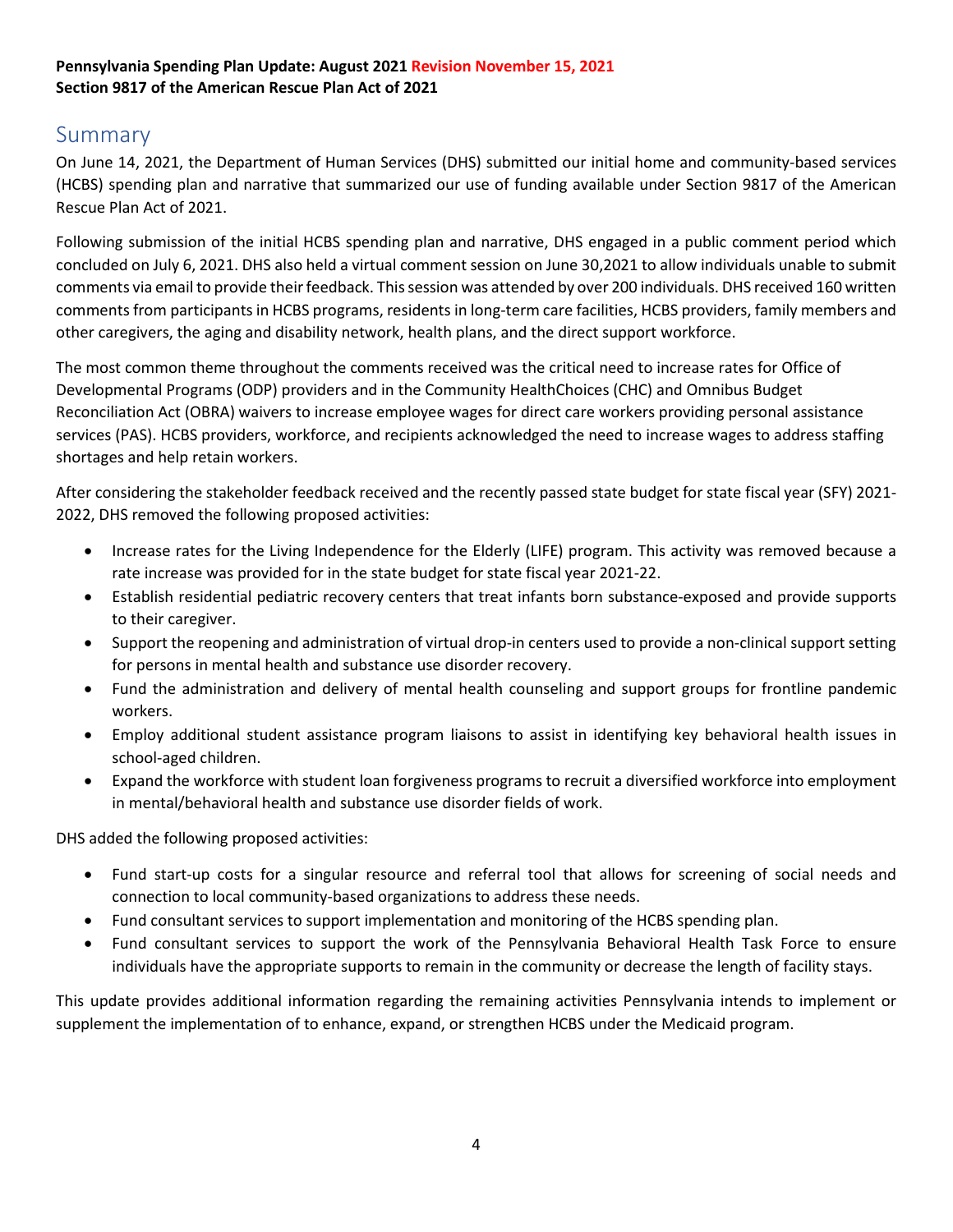To aid in your review, below is a short summary of those areas which CMS requested additional information for within the partial approval letter or via email on October 13 and November 11, 2021:

1. **Please confirm that private duty nursing services are only provided in a person's community-based home. There are several activities that include private duty nursing services within DHS's spending plan. The confirmation can be placed in the summary section to include all activities that include private duty nursing services or after each discrete activity.**

All activities within this plan related to private duty nursing are related to private duty nursing services provided in the individual's home.

2. **Whether the activities described under "Mental Health and Substance Use Disorder Services" are: focused on services other than those listed in Appendix B of the SMDL or that could be listed in Appendix B (e.g., behavioral health services that are covered under another benefit but could be covered under the rehabilitative services benefit); or targeted to individuals who are not receiving any of the services listed in Appendix B or services that could be listed in Appendix B. If any activities are not directly related to the services listed in Appendix B or services that could be listed in Appendix B, please explain how those activities expand, enhance, or strengthen HCBS under Medicaid**.

The use of telehealth technology has been widely utilized by providers who are either directly providing HCBS or who are providing non-HCBS clinical services to individuals who are also receiving HCBS services. The proposed activity expands the capacity to provide these services.

Peer support services are included in Pennsylvania's state plan under Rehabilitative Services. Offering scholarships for Peer Specialist Certification training enhances and strengthens HCBS as this service reduces mental disability and restores beneficiaries to their best functional level supporting participation in HCBS.

Providing funds to 16 counties/joinders to administer Assisted Outpatient Treatment (AOT) and a symposium for judges and judicial staff to effectively implement supports the functioning of individuals who may be concurrently enrolled in HCBS or who may be eligible for these services in the future.

**3. Please confirm that the HCBS providers and the behavioral health providers are delivering services that are listed in Appendix B of the SMDL, or that could be listed in Appendix B. If any activities are not directly related to the services listed in Appendix B or services that could be listed in Appendix B, please explain how those activities expand, enhance, or strengthen HCBS under Medicaid**.

The provision of training to clinicians in the mental health field to become certified in at least one evidencebased modality designed to treat trauma will enhance HCBS under Medicaid. Pennsylvania lacks clinicians with specialized training in evidence-based trauma-treatment modalities. The need for growing the Commonwealth's workforce capacity to recognize and treat trauma has been a consistent need identified by the Mental Health Planning Council and the Governor's Trauma-Informed PA plan. Individuals receiving HCBS with a history of trauma will benefit from this activity through improved patient engagement, treatment adherence, and health outcomes. Similarly, individuals receiving non-HCBS services who also have a history of trauma will benefit from this activity as well, as health outcomes may enable them to transition from higher levels of care into HCBS.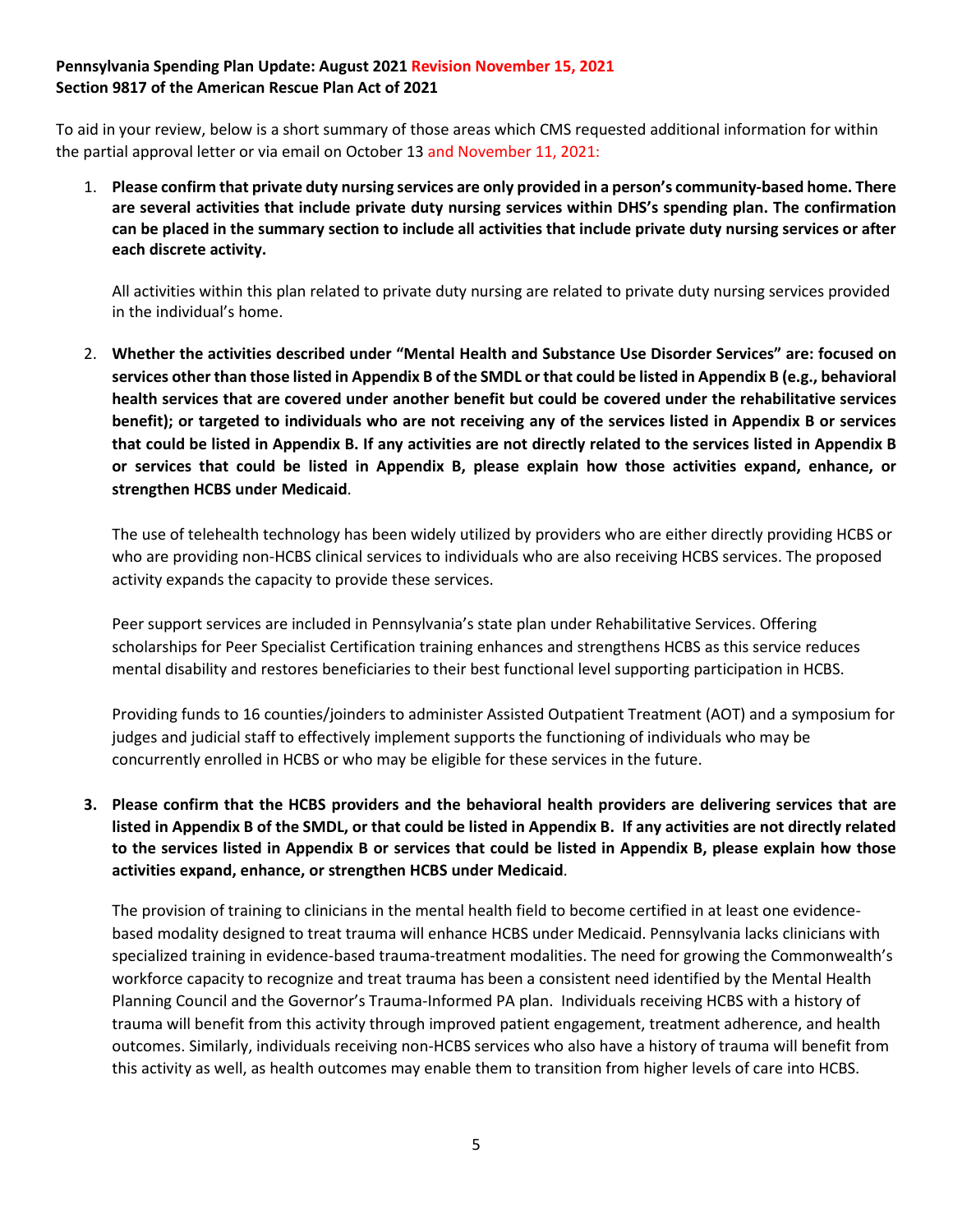**4. Please indicate whether or not your state plans to pay for on-going internet connectivity costs as part of any activity to enhance, expand, or strengthen HCBS. Ongoing internet connectivity costs are permissible uses of funds to enhance, expand, or strengthen HCBS under section 9817 of the ARP**. **However, states must demonstrate how ongoing internet connectivity costs would enhance, expand, or strengthen HCBS. Further, approval of ongoing internet connectivity costs in ARP section 9817 spending plans and narratives does not authorize such activities for FFP.** 

Pennsylvania does not have plans to pay for on-going internet connectivity costs as part of this HCBS initiative.

**5. Please confirm that the new activity to fund start-up costs for a singular resource and referral tool that allows for screening of social needs and connection to local community-based organizations to address these needs and the activity to issue one-time grants to HCBS providers that have innovative ideas that will address social determinants of health, like housing, to improve and enhance services for CHC and OBRA participants do not include funding for room and board, which CMS would not find to be a permissible use of ARP funding.** 

The start-up costs related to the singular resource and referral tool do not include funding for room and board.

6. **How the activity to "expand the workforce with student loan forgiveness programs to recruit a diversified workforce into employment in mental/behavioral health and substance use disorder fields of work" will expand, enhance, or strengthen HCBS. Please provide specific information on the types of workers that will be targeted and how the state will ensure that this activity will target workers that deliver the services that are listed in Appendix B or could be listed in Appendix B**.

This activity has been removed in the current plan.

7. **Whether the providers targeted by the "Introduce the use of electronic health records by state hospitals and HCBS facilities and ensure they are interoperable with the Health Information Exchange" activity are institutional providers, HCBS providers, or both. If institutional providers will be targeted, explain how this activity expands, enhances, or strengthens HCBS under Medicaid**.

An Electronic Health Record (EHR) increases access to less restrictive treatment options and community settings. Treating individuals in state psychiatric facilities and enabling them to live in their community requires coordination between the facilities and HCBS providers. The absence of an EHR results in:

- $\circ$  Delays in discharges from the state facilities to less restrictive settings in the community. Individual medical records must be shared with providers to convey behavioral health needs of an individual when making a referral so that the provider can determine if they can appropriately meet the patient's needs. As consumer needs change, currently paper records are gathered to understand their historic medical interventions.
- o Individuals discharged from our state facilities are complex with lengthy medical histories and a need for proactive, comprehensive HCBS planning. The number of HCBS providers with the expertise to provide this population with an appropriate rehabilitative service is finite. The more time spent on gathering consumer information in paper format, risks the ability for a HCBS provider to add our transitioning member to their caseload.
- **8. Explain how the state will maintain HCBS provider payments at a rate no less than those in place as of April 1, 2021 under the "refresh data for Office of Developmental Programs" activity.**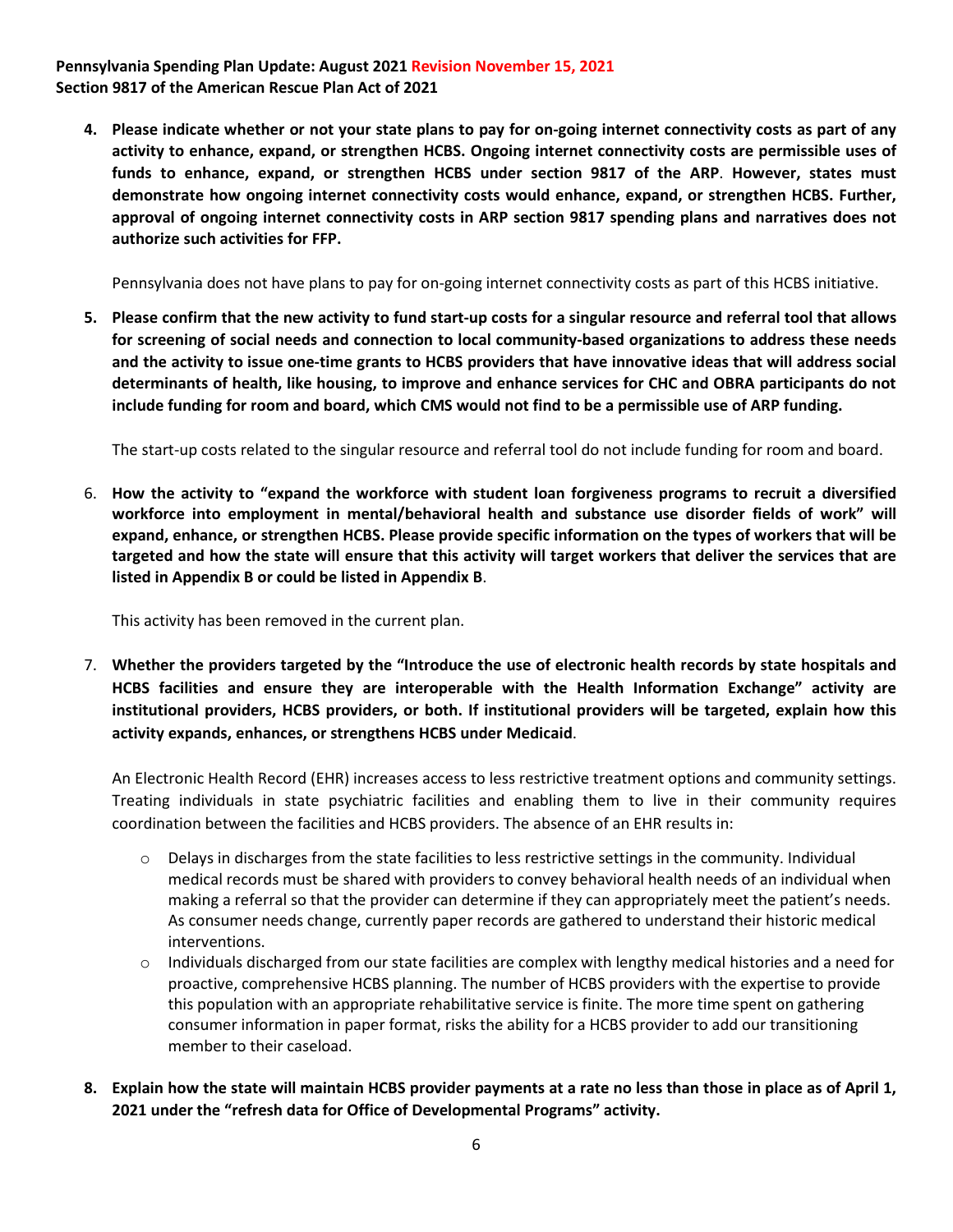Should refreshing the data result in a need to adjust rates, the Commonwealth will ensure that reimbursement rates remain at levels no less than the April 1, 2021 provider rates as required in the HCBS spending plan."

- **9. Please confirm that the HCBS providers and the behavioral health providers (yellow highlights below) are delivering services that are listed in Appendix B of the SMDL, or that could be listed in Appendix B. If any activities are not directly related to the services listed in Appendix B or services that could be listed in Appendix B, please explain how those activities expand, enhance, or strengthen HCBS under Medicaid.** 
	- **a. One-time payments will be made available to recruit and retain direct care workers and other HCBS providers funded by the Office of Long-Term Living (OLTL). Due to COVID-19, it has been a challenge for HCBS providers to retain direct care workers to continue to serve vulnerable populations. The recruitment and retention efforts which include sign-on bonuses for new workers, retention payments for existing workers, leave benefits, subsidizing health insurance premiums for those buying off the exchange, and incentives for vaccination.**
	- **b. One-time funding will be made available for COVID-19 related staffing expenses, recruitment and retention of Office of Developmental Programs (ODP)-funded direct support professionals or supports coordinators to include funding for hazard pay, costs of recruitment efforts, sign-on bonuses, retention bonuses, other incentive payment. This funding will support providers unable to re-open service locations or services lines due to staff vacancies and providers unable to accept new participants into service due to staff vacancies.**
	- **c. One-time funding will be made available to behavioral health providers to offer incentives to recruit and retain staff to both fill and prevent new vacancies and enable providers to re-open service locations or services lines that were closed due to staff vacancies. One-time incentive funding to fill staffing shortages will enable providers to accept new participants into HCBS.**
	- **d. Increase rates for Infant/Toddler Early Intervention (EI) providers. Section 9817 affords Office of Child Development and Early Learning (OCDEL) the opportunity to address rate increases. Counties operate the Infant/Toddler EI program on behalf of OCDEL, through contracted EI service providers.**
	- **e. Increase behavioral health provider rates to support state standards for the facilitation of staff training, education and recruitment based on American Society of Addiction Medicine (ASAM) criteria. By increasing provider rates, DHS can address community-based provider needs related to increased staffing, required certifications, and increased hours which strengthens and expands HCBS. The implementation of ASAM criteria coincides with an increase in demand for treatment that has been fueled by COVID-19.**
	- **f. Reimburse EI providers for training costs and supplies, like Personal Protective Equipment (PPE), to support safely re-engaging in-person visits.**
	- **g. Issue one-time grants to HCBS providers that have innovative ideas that will address social determinants of health, like housing, to improve and enhance services for CHC and OBRA participants.**

All service providers referenced above in yellow highlight are delivering services listed in Appendix B or that could be listed in Appendix B.

- a. The direct care workers and other HCBS providers, referenced in a and g above, provide personal care services, self-directed personal care services and long-term services and supports authorized under Section 1915(c);
- b. ODP-funded direct support professionals or supports coordinators, referenced in b, provide long-term services and supports authorized under Section 1915(c);
- c. Behavioral health providers, referenced in c and e, offer rehabilitative services; and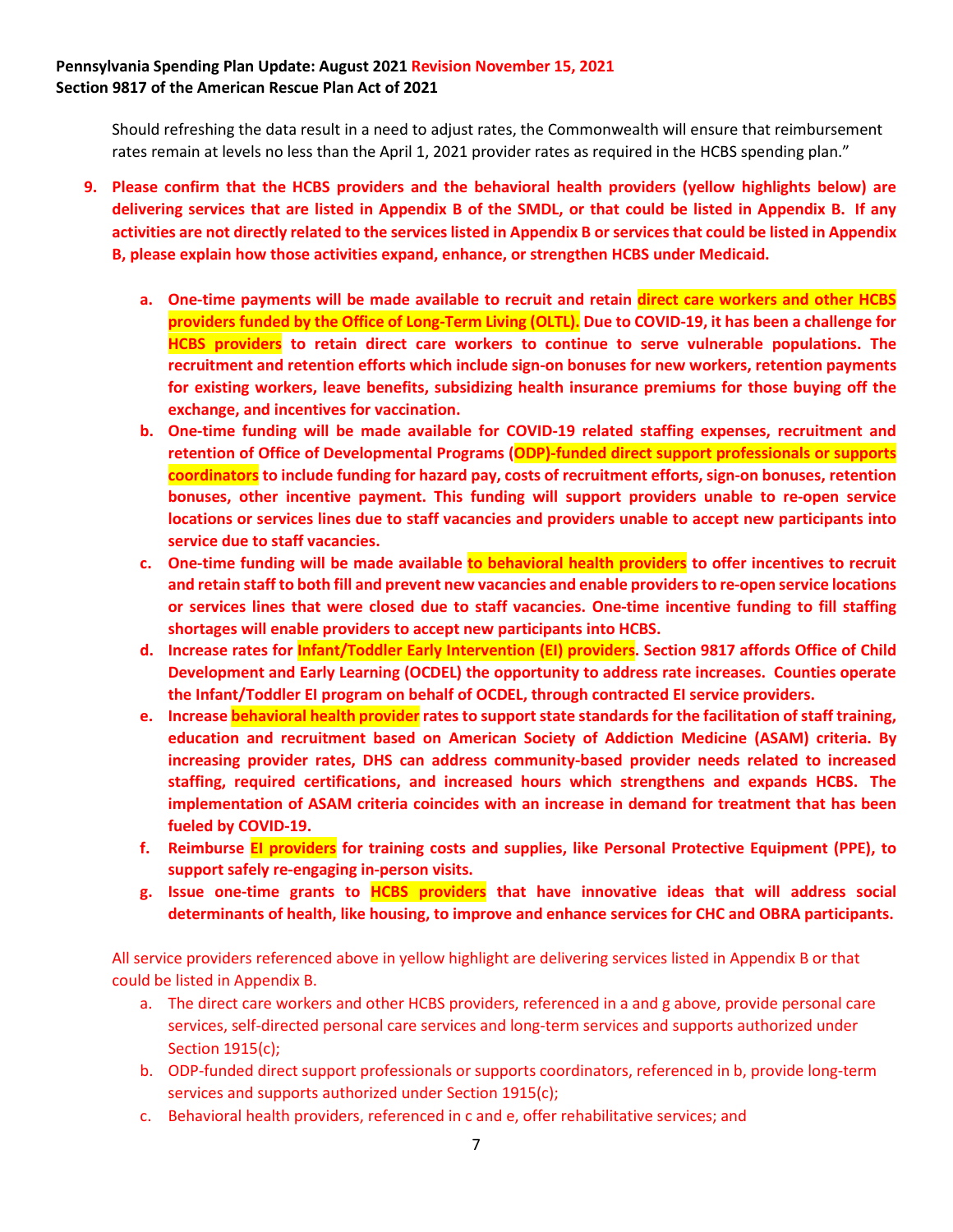#### d. EI providers, referenced in d and f, offer school based services.

We appreciate the clarification provided on October 13, 2021 regarding partial approval of the plan issued by CMS on July 23, 2021 and are seeking confirmation that DHS is free to begin implementation of all approved activities that do not have outstanding questions or clarifications.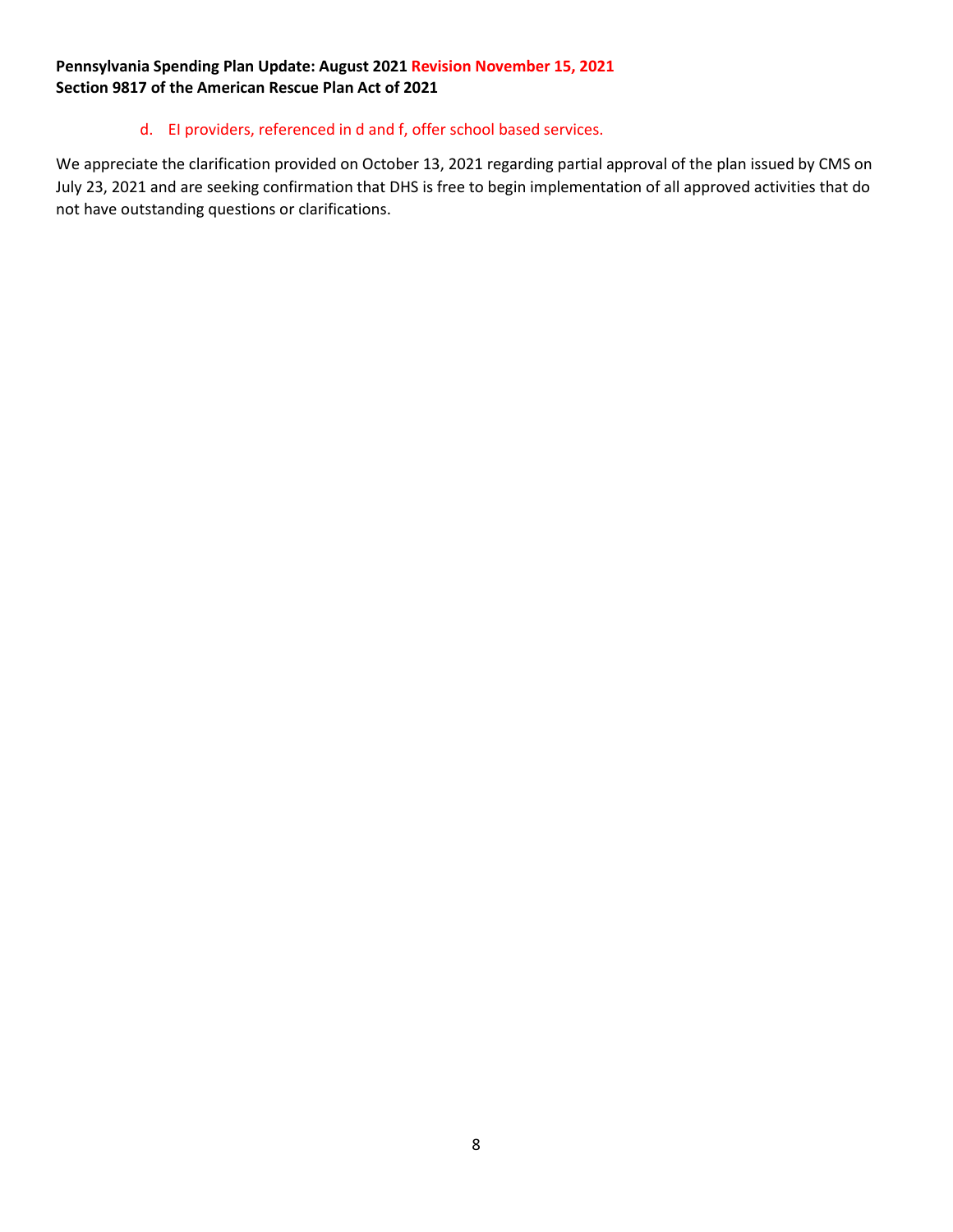## <span id="page-8-0"></span>Spending Plan Narrative

#### <span id="page-8-1"></span>Increased Access to HCBS

- Fund a medical home program to focus on the comprehensive coordination of care for children with complex medical conditions. The American Academy of Pediatrics has a medical home program designed to increase the coordination of care for children living with medical complexities. The program focuses on comprehensive coordination of care for healthcare services and other services such as early intervention, education, and social determinants of health. Case management is an essential part of the medical home program and to implement new American Academy of Pediatrics medical homes, one-time start-up grants will be used to help hire new case management employees who will be responsible for coordinating the care of children with medical complexities. Children enrolled into a medical home tend to have better healthcare outcomes and can remain at home with their families.
- Provide one-time financial support to adult daily living providers to make physical, operational, or other changes to ensure services are delivered safely during the reopening of day centers. Many adult daily living service providers, who play an important role in the continuum of long-term services and supports (LTSS), have been closed for most of the public health emergency. Examples of ways the funding could be used include staff recruitment and retention and the development of alternative program models that encourage greater independence through technology.
- Strengthen county infrastructure by providing funding to expand county staffing to accommodate the growth in the intellectual disabilities home and community-based waiver programs. This funding enhances the ability to manage the significant growth of ODP's community program effectively and efficiently and manage new oversight and risk management functions.
- Fund start-up costs for a singular resource and referral tool that allows for screening of social needs and connection to local community-based organizations to address these needs. DHS will work with Pennsylvania-Certified Health Information Organizations (HIOs) to onboard a singular resource and referral tool to improve health outcomes of HCBS participants and other Pennsylvanians. COVID-19 has had a disproportionate impact on individuals who are low-income and often reside in areas with high levels of deprivation and vulnerability, the same individuals who would be predominantly served by such a tool. The social determinants of health, such as food and housing security, have existed at historic rates because of COVID-19. HIOs will onboard the resource and referral tool into their health information exchange infrastructure.
- Expand ODP's existing training contracts to include the following: peer-to-peer training for individuals and families on topics related to re-engaging in community, addressing trauma and wellness; promoting self-directed services and use of technology/remote services; develop marketing materials to promote lifesharing and supported living models. This initiative builds capacity for trauma informed approaches; expanding available training and materials for self-directed models of service and promoting lifesharing and supported living models which are less costly and have higher satisfaction than other service models.

#### <span id="page-8-2"></span>HCBS Provider Payment Rate and Benefit Enhancements

- Enhance quality of care by funding a training nurse's ability to shadow the current nurse assigned to private duty nursing cases. Currently, home health agencies cannot bill for the second nurse while that nurse is training, so pay must be derived from the agency's administrative margin. By making directed payments to the managed care organizations to pay these nurses while they train, DHS will improve the quality of training and prepare nurses to more competently and confidently staff cases, thus improving retention and quality of care.
- Support provider workforce expansion with funding to issue sign-on and retention bonuses for nurses, direct care workers, and other HCBS providers: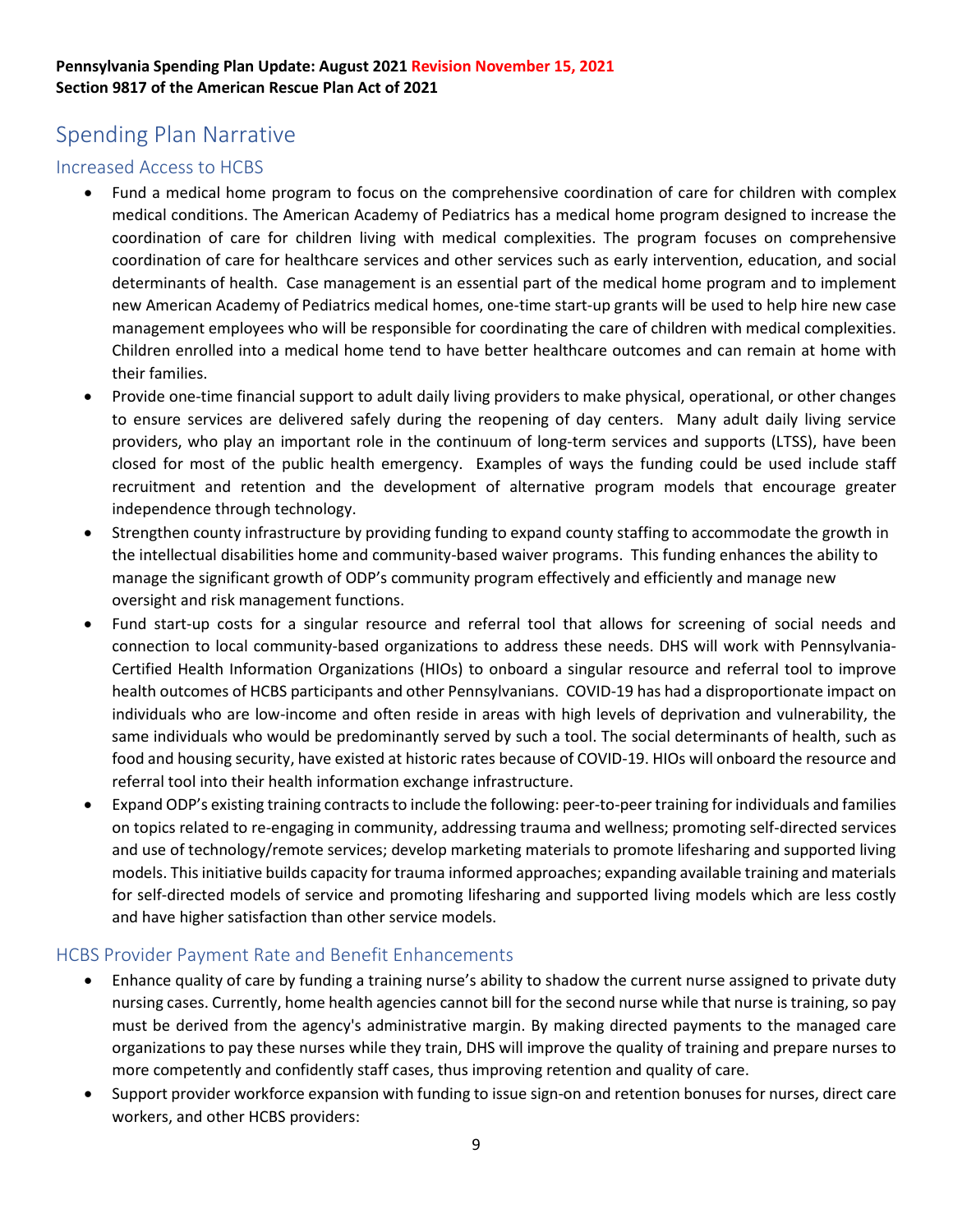- o One-time payments will be made available to recruit and retain direct care workers and other HCBS providers funded by the Office of Long-Term Living (OLTL). Due to COVID-19, it has been a challenge for HCBS providers to retain direct care workers to continue to serve vulnerable populations. The recruitment and retention efforts which include sign-on bonuses for new workers, retention payments for existing workers, leave benefits, subsidizing health insurance premiums for those buying off the exchange, and incentives for vaccination.
- o One-time funding will be made available for COVID-19 related staffing expenses, recruitment and retention of ODP-funded direct support professionals or supports coordinators to include funding for hazard pay, costs of recruitment efforts, sign-on bonuses, retention bonuses, other incentive payment. This funding will support providers unable to re-open service locations or services lines due to staff vacancies and providers unable to accept new participants into service due to staff vacancies.
- o One-time funding will be made available to behavioral health providers to offer incentives to recruit and retain staff to both fill and prevent new vacancies and enable providers to re-open service locations or services lines that were closed due to staff vacancies. One-time incentive funding to fill staffing shortages will enable providers to accept new participants into HCBS.
- $\circ$  Directed payments to managed care organizations to be passed on to home health agencies for use as retention bonuses for nurses who remain with a home health agency providing private duty nursing for a year, or who continue to staff a case in the top 10% of missed shift rates for a quarter. This initiative expands workforce available to provide skilled nursing services in home settings by attracting and retaining qualified nurses.
- Incentivize the use of value-based purchasing initiatives that reduce missed shifts to strengthen nursing services. By making directed payments to managed care organizations that achieve a reduction in missed shifts, as measured by quarterly reporting, DHS will enhance and strengthen current private duty nursing services for children who have difficult-to-staff cases and to ensure that they receive skilled nursing coverage for all hours for which they are authorized.
- Increase rates for Infant/Toddler Early Intervention (EI) providers. Section 9817 affords Office of Child Development and Early Learning (OCDEL) the opportunity to address rate increases. Counties operate the Infant/Toddler EI program on behalf of OCDEL, through contracted EI service providers.
- Increase PAS payment rates in the CHC and OBRA waivers. By enhancing payment rates in the CHC and OBRA waivers, PAS providers can increase employee wages for direct care workers in both agency and participantdirected models of PAS available in these waivers. The increased wages can assure the PAS providers are recruiting and retaining staff to provide services to the growing HCBS population. Providing increased wages for PAS enhances and strengthens the HCBS system by avoiding issues such as missed shifts due to the unavailability of workers.
- Refresh data for ODP services and adjust rates if necessary. ODP is required under state regulation to refresh the data used for rate setting a minimum of every three years; required no later than October 2022. Refreshing the data earlier than planned gives DHS the ability to address a rate increase, if justified, in response to provider's changing needs as part of the HCBS spending plan. ODP will receive updated rate information for each HCBS service from DHS's actuarial consultant developed using recently released data from the Bureau of Labor Statistics (BLS), trended to the implementation period. Should refreshing the data result in a need to adjust rates, the Commonwealth will ensure that reimbursement rates remain at levels no less than the April 1, 2021 provider rates as required in the HCBS spending plan.
- Purchase consultation for the development and implementation of selective contracting and alternative payment methods. Funds will purchase time limited consultation to support DHS's development and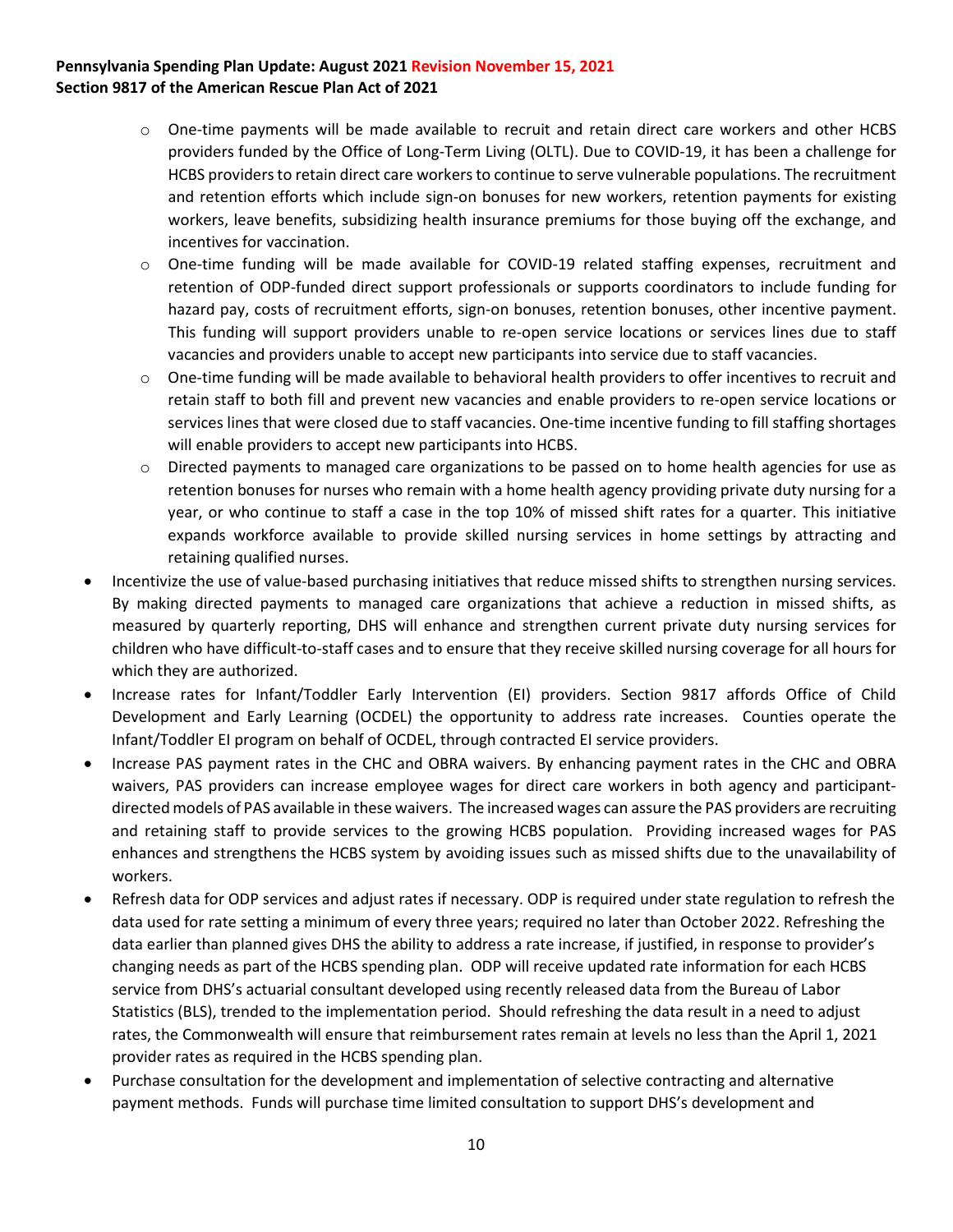implementation of selective contracting and alternative payment methods for selected ODP HCBS services to improve quality by aligning payment with satisfying performance targets and outcomes.

• Increase behavioral health provider rates to support state standards for the facilitation of staff training, education and recruitment based on American Society of Addiction Medicine (ASAM) criteria. By increasing provider rates, DHS can address community-based provider needs related to increased staffing, required certifications, and increased hours which strengthens and expands HCBS. The implementation of ASAM criteria coincides with an increase in demand for treatment that has been fueled by COVID-19.

#### <span id="page-10-0"></span>Supplies and Equipment

- Reimburse EI providers for training costs and supplies, like Personal Protective Equipment (PPE), to support safely re-engaging in-person visits.
- Fund the purchase of PPE and testing supplies for CHC and OBRA waiver HCBS providers that were not covered through other funding sources.
- Strengthen emergency preparedness of ODP's non-residential HCBS residents through provision of emergency preparedness kits. The kits promote safety and self-sufficiency during disasters.

#### <span id="page-10-1"></span>Work Force Support

- Create an online education and training portal for shift care nursing to strengthen supports to nursing professionals. The development of a training/education portal will provide increased support for home health agencies, caregivers, and managed care organizations with building relationships and expanding their knowledge. The portal will provide trainings that focus on preparing both nurses and families for the private duty nursing transition and what to expect from the private duty nursing experience in one's home.
- Enhance shift nursing services through co-training hubs for families and nurses to train together on complex cases. By offering one-time start-up grants to develop and staff five co-training hub locations (one in each of the HealthChoices zones across the commonwealth), we enhance private duty shift nursing services by improving quality of care and strengthening relationships between nurses and family caregivers and improving staffing rates for difficult-to-staff cases. In addition, current nursing students can gain exposure working with this population and become prepared to confidently enter the field after graduation. These hubs will include training labs that will allow parents and the nurses working their child's shift nursing case to train together on the durable medical equipment and care techniques to be used at home for children who receive private duty nursing services.
- Develop a medical home learning network to expand communications and supports to providers serving children with medical complexities. By developing a subgroup of the American Academy of Pediatrics Medical Home learning network, providers implementing the American Academy of Pediatrics' medical home model can share best practices and consult on cases. Currently, providers do not have a platform to communicate with each other on challenges and lessons learned through implementation of the American Academy of Pediatrics Medical Home program.
- Enhance quality of service provision for individuals with intellectual disabilities/autism through provider training and credentialing. One-time funding will be made available for adoption of CMS core competency training for Direct Support Professionals, agency completion of National Association for Dual Diagnosis Accreditation, establishing a business associate program in industry to promote employment for people with disabilities, and certification through the Lifecourse Ambassador program. These one-time funds will increase the quality of services being provided by the agencies and provide models for linking pay to credentialing and certification programs.
- Expand current training initiatives to include trauma-informed care that enhance service delivery. An opportunity will be made available to clinicians in the mental health field to become certified in at least one evidence-based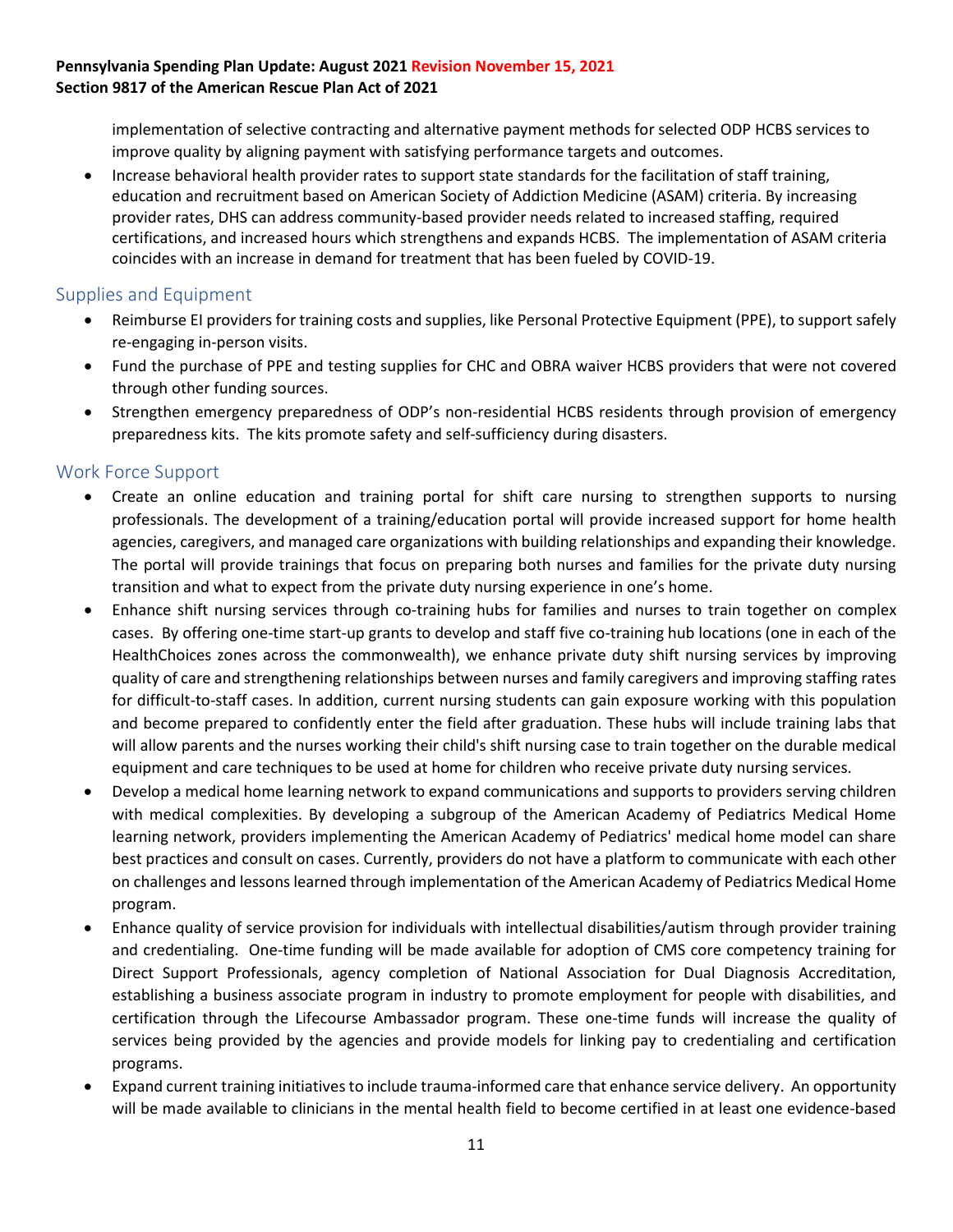modality to treat trauma. Pennsylvania lacks clinicians with specialized training in evidence-based traumatreatment modalities. The need for growing the Commonwealth's workforce capacity to recognize and treat trauma has been a consistent need identified by the Mental Health Planning Council and the Governor's Trauma-Informed PA plan. Individuals receiving HCBS with a history of trauma will benefit from this activity through improved patient engagement, treatment adherence and health outcomes.

#### <span id="page-11-0"></span>Caregiver Support

- Develop a registry of direct care workers that allows participants to locate, review and contact direct care workers who will best meet their care needs. This registry would expand the availability and visibility of the direct care workforce which improves access to HCBS by connecting direct care workers with participants through the participant-directed model of HCBS. This activity is still in the concept stage and implementation is contingent on other factors.
- Provide respite and family support services to those on waiting lists for Intellectual Disabilities/Autism Services through one-time funds. These funds will provide short-term temporary relief for those waiting for HCBS waiver services.

#### <span id="page-11-1"></span>Support to Improve Functional Capabilities of Persons with Disabilities

- Through one-time grants, Office of Long-Term Living (OLTL) HCBS providers will be able to:
	- $\circ$  Purchase remote support technology to enhance transparency and quality assurance in service delivery. For example, direct care workers could have access to tablets and software that support inhome documentation of participant conditions and other related care needs.
	- $\circ$  Provide training on infection control practices to enhance the quality of services.
	- o Purchase and implement new software/technology for electronic health records, quality, or risk management functions. Having access to electronic health care records enables HCBS providers to connect with local hospitals and physicians and ensure real time communication between the HCBS provider and the participant's medical providers. This would promote and strengthen the coordination of services by affording providers the ability to better track quality measures and associated outcomes.
- Provide funding for assistive and remote support technology to enhance service delivery within ODP HCBS. These one-time grants can be used to support greater independence for individuals (example, assistive technology that turns stove off after inactivity and alerts caregiver) and improves quality of care through implementation of solutions like electronic health records.
- Enhance HCBS by improving technology for ODP support coordination organizations through one-time funding for the purchase of technology to support remote monitoring, mobile workforce, secure inter-office communications or implementation of quality improvement strategies.
- Accelerate the adoption of technology by funding a consultant to advise OLTL and ODP HCBS providers seeking to adopt remote supports and other technology solutions for individuals receiving HCBS. The use of technology to support independence will reduce need for direct care thereby relieving pressure for staffing from HCBS agencies that provide direct care. This initiative is aimed at capacity building through awareness and education. Training and materials developed will be stored and made available electronically.

#### <span id="page-11-2"></span>Transition Support

• Enhance transitions into the community by incentivizing managed care organizations to meet nursing home transition goals. Pennsylvania's Nursing Home Transition (NHT) program provides the opportunity for nursing facility (NF) residents and their families to be fully informed of the full range of home and community-based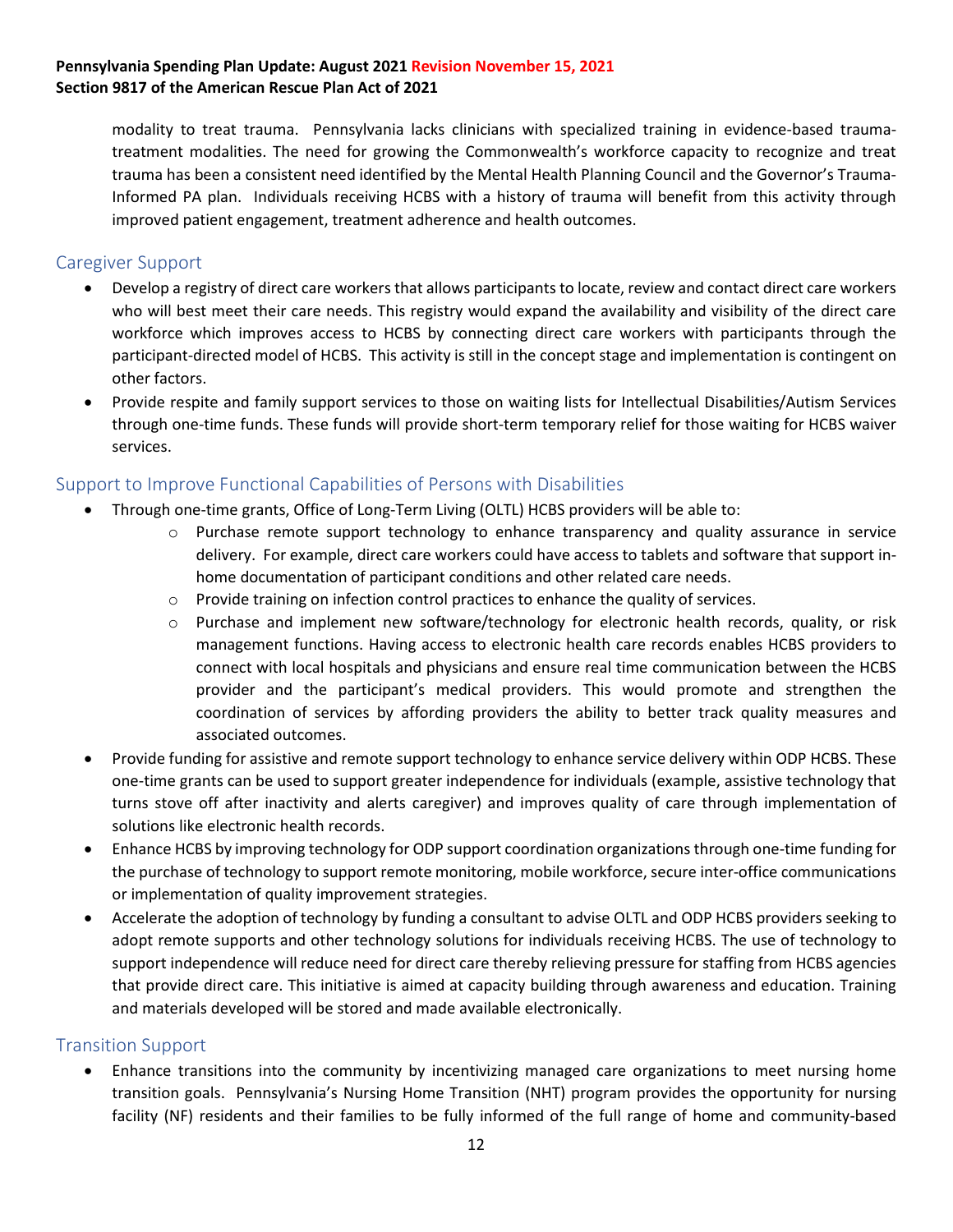services. The program helps individuals move out of NFs so they can receive services and supports in the settings of their choice. OLTL will make one-time incentive payments to the CHC-MCOs, through the managed care contract, to meet NHT goals. The CHC managed care organizations will support expansion of NHT by utilizing ARP funding to provide access to additional equipment or devices that could support NHT.

- Purchase housing adaptations for those transitioning from institutional or congregate settings. One-time grants will be made available to ODP residential providers for housing adaptations and purchase for individuals transitioning from public or private intermediate facilities, children transitioning from congregate care, medically complex adults when cost effective and to avoid placement in a nursing facility, and to support adults to age in place or transition to supported living or lifesharing.
- Expand consolidated waiver capacity to transfer 25 additional individuals from intermediate care facilities to HCBS.

#### <span id="page-12-0"></span>Mental Health and Substance Use Disorder Services

- Support telehealth services with funding for behavioral health providers to purchase equipment and training supports to enhance its usage. One-time grants will be made available to behavioral health providers purchasing equipment and training to support the use of telehealth services. This activity enhances and strengthens HCBS as this service minimizes wait times for behavioral health services and affords individuals to receive services from their home thereby reducing mental disability and restoring beneficiaries to their best functional level. In addition, statewide access to services is made available to individuals who require the services of a specialist.
- Provide for technical assistance to implement assisted outpatient therapy (AOT) for enhanced outpatient treatment for individuals in the civil court system who experience serious mental illness. AOT is the practice of providing outpatient treatment under civil court order to individuals with serious mental illness who have demonstrated difficulty engaging with treatment on a voluntary basis. This activity increases access to less restrictive treatment options and community settings.
- Fund scholarships to expand the number of certified peer specialists (CPS) in Pennsylvania to ensure a strong workforce in mental health service settings. COVID-19 paused training and certification for peer specialists for nearly a year, resulting in a reduced subset of the HCBS workforce. This initiative will include a commitment of 2 years of service within the Commonwealth. To become a CPS in Pennsylvania, individuals must complete a twoweek course. Once certified, the CPS may be employed by several mental health organizations and their services may be billed to Medicaid.

#### <span id="page-12-1"></span>Support State HCBS Capacity Building and LTSS Rebalancing Reform

- Incentivize completion of care plans to improve care coordination and care management activities. This activity provides an incentive payment to primary care providers for each semi-annual shared care plan developed, updated, and implemented for the 6,000 children receiving shift-care nursing services. These payments provide support for pediatric medical homes to enhance care coordination and care management activities. These children need care integration across multiple settings- physical health, behavioral health, home care agencies, medical day cares, hospitals, emergency departments, early care and education, early intervention, education, community organizations, and social services. Key elements in shared care planning are person-centered goal setting and engaging the families and primary caregivers in the creation and maintenance of a comprehensive care plan. The HealthChoices managed care organizations will receive a directed payment to provide incentive funding every six months for three years based on a shared care plan developed by the primary care provider and family that includes key elements of care management and coordination.
- Provide for enhanced training for private duty nurses to staff cases for children who have complex medical conditions as well as significant behavioral health needs. One of the many challenges facing nurses providing home care is the lack of training around behavioral health and how to assist a child who may have behavioral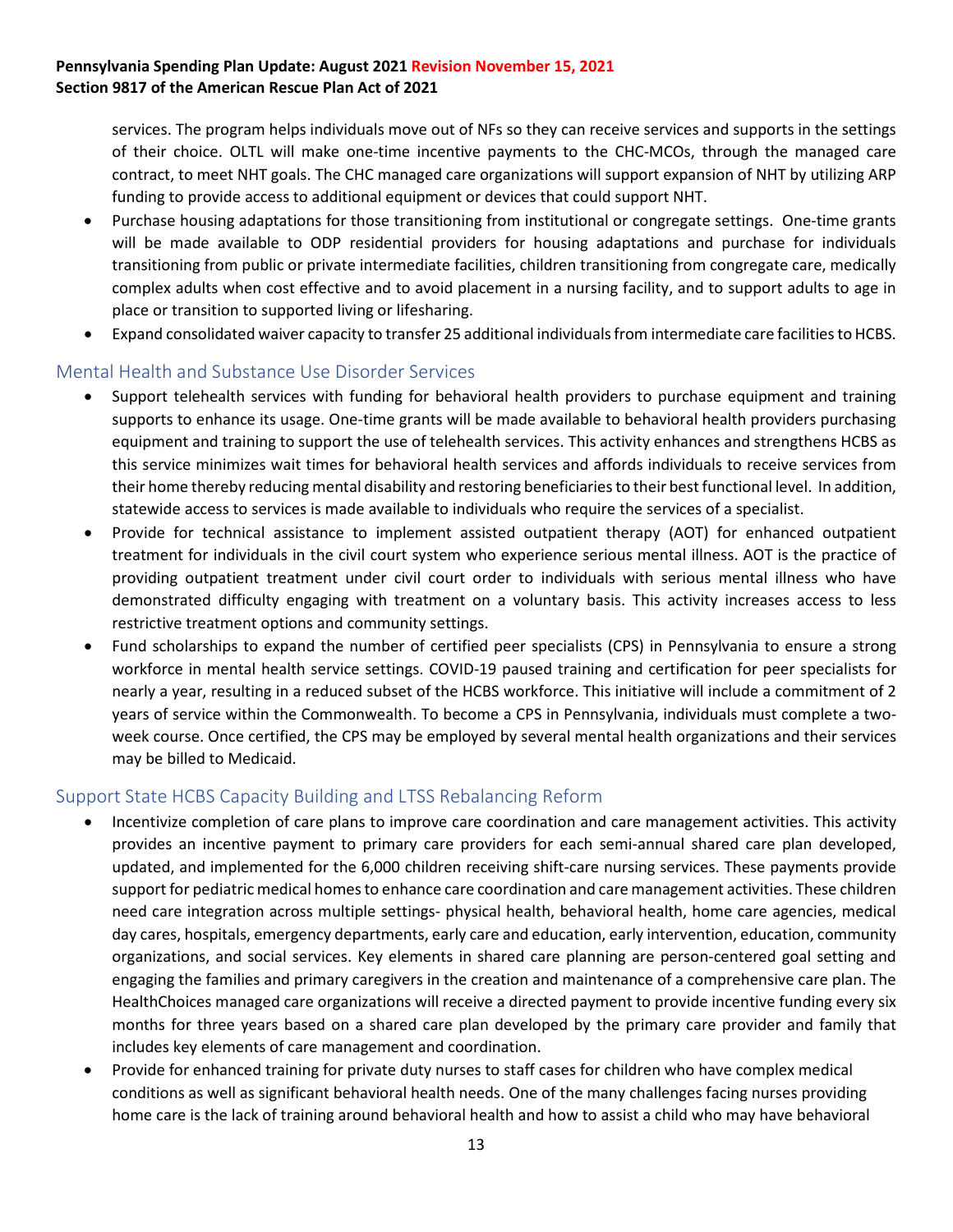health needs. Behavioral health training scholarships will be provided for participation in the Registered Behavior Technician training to give private duty nurses skills to staff cases for children who have complex medical conditions as well as significant behavioral health needs. These are one-time payments not to extend beyond March 31, 2024.

- Invest in technology to enhance care coordination for individuals receiving private duty nursing services by connecting home health agencies with Pennsylvania's Patient Provider Network. One-time onboarding grants will be made available to connect home health agencies to the Pennsylvania Patient and Provider Network, the Commonwealth's Health Information Exchange, which allows for sharing of patient information among providers. These grants would be made directly to the agencies and represent an investment in technology infrastructure that will enhance care coordination for individuals receiving private duty nursing services. Many small agencies in Pennsylvania are not yet connected to the exchange and are thus unable to benefit from its information-sharing, which will include a care plan registry in the future.
- Introduce the use of electronic health records (EHR) by state hospitals and HCBS facilities and ensure they are interoperable with the health information exchange. Both HCBS and state-run psychiatric facility providers will benefit from this activity. An EHR increases access to less restrictive treatment options and community settings. Treating individuals in state psychiatric facilities and enabling them to live in their community requires coordination between the facilities and HCBS providers. When it is required that records be shared manually, via fax, or via post, treatment is delayed, work is duplicated, and human error occurs which can further delay the coordination of care for hundreds of beneficiaries. The absence of an EHR results in:
	- $\circ$  Delays in discharges from the state facilities to less restrictive settings in the community. Individual medical records must be shared with providers to convey behavioral health needs of an individual when making a referral so that the provider can determine if they can appropriately meet the patient's needs. As consumer needs change, currently paper records are gathered to understand their historic medical interventions.
	- $\circ$  Individuals discharged from our state facilities are complex with lengthy medical histories and a need for proactive, comprehensive HCBS planning. The number of HCBS providers with the expertise to provide this population with an appropriate rehabilitative service is finite. The more time spent on gathering consumer information in paper format, risks the ability for a HCBS provider to add our transitioning member to their caseload.
- Enhance the comprehensive training program for direct care workers to bolster the quality of services for participants. Pennsylvania's LTSS stakeholders, advocates and providers have provided recommendations to DHS on the development of a comprehensive training program for direct care workers to bolster the quality of services for participants. OLTL would establish a standardized core training curriculum for direct care workers across the LTSS continuum, which will also provide a clear career pathway. The training curriculum will be a series of trainings which would give workers stackable credentials with incentives to reach training milestones.
- Purchase electronic incident detection reporting systems and dashboards to enhance participant health and welfare in HCBS. Ensuring the health and welfare of HCBS program participants requires fidelity within robust incident management systems. Funding to purchase analytics and establishment of system matching claims with ODP incident data.
- Issue one-time grants to HCBS providers that have innovative ideas that will address social determinants of health, like housing, to improve and enhance services for CHC and OBRA participants.
- Provide incentive payments to the CHC-MCOs, through the managed care contract, to meet the quality measures established by OLTL for HCBS services.
- Fund consultant services to support implementation and monitoring of the HCBS spending plan. Provide funding for assistive and remote support technology to enhance service delivery.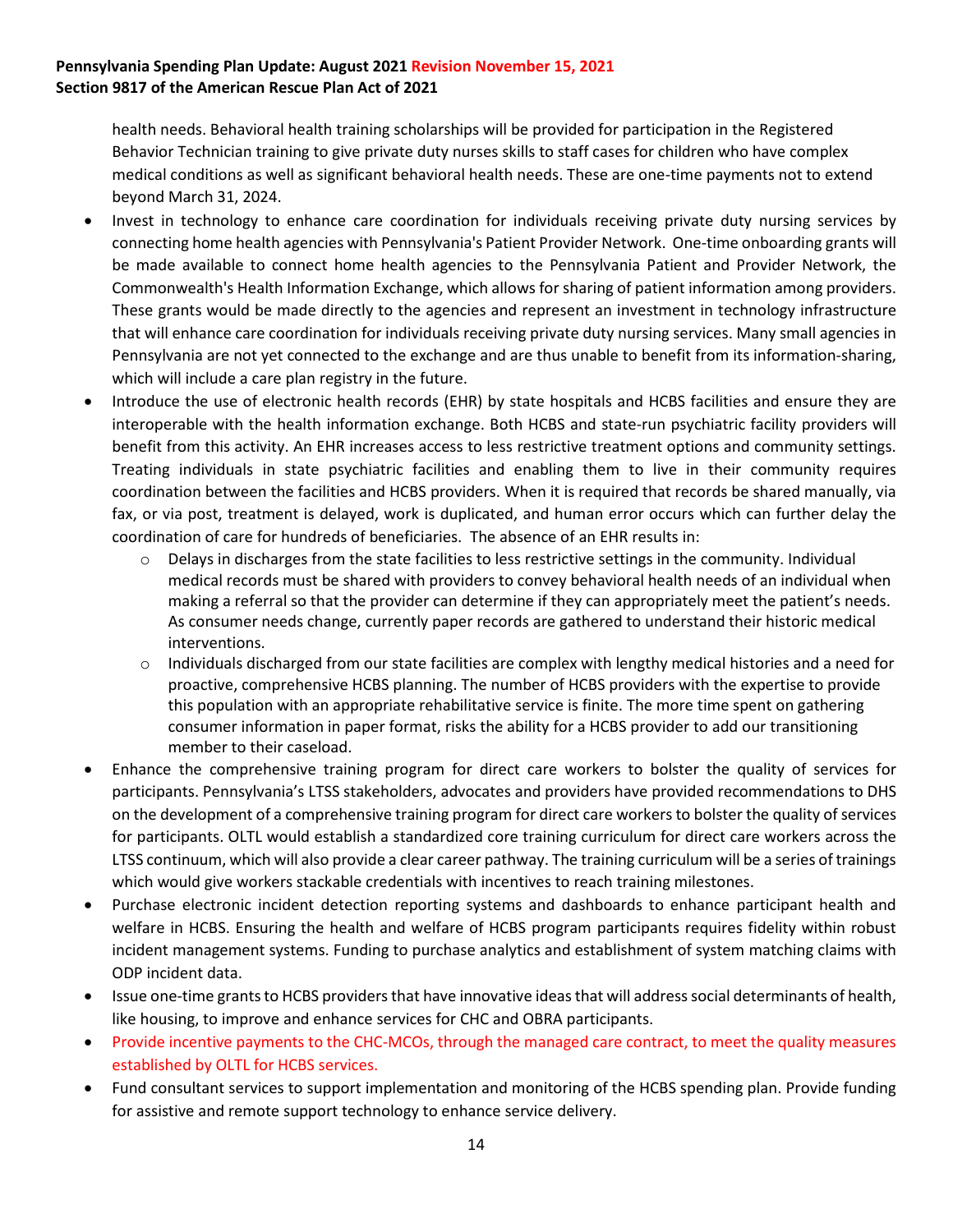<span id="page-14-0"></span>• Fund consultant services to support the work of the Pennsylvania Behavioral Health Task Force to ensure individuals have the appropriate supports to remain in the community or decrease the length of facility stays. The task force was convened to identify strengths, gaps and opportunities for improvement in the behavioral health system.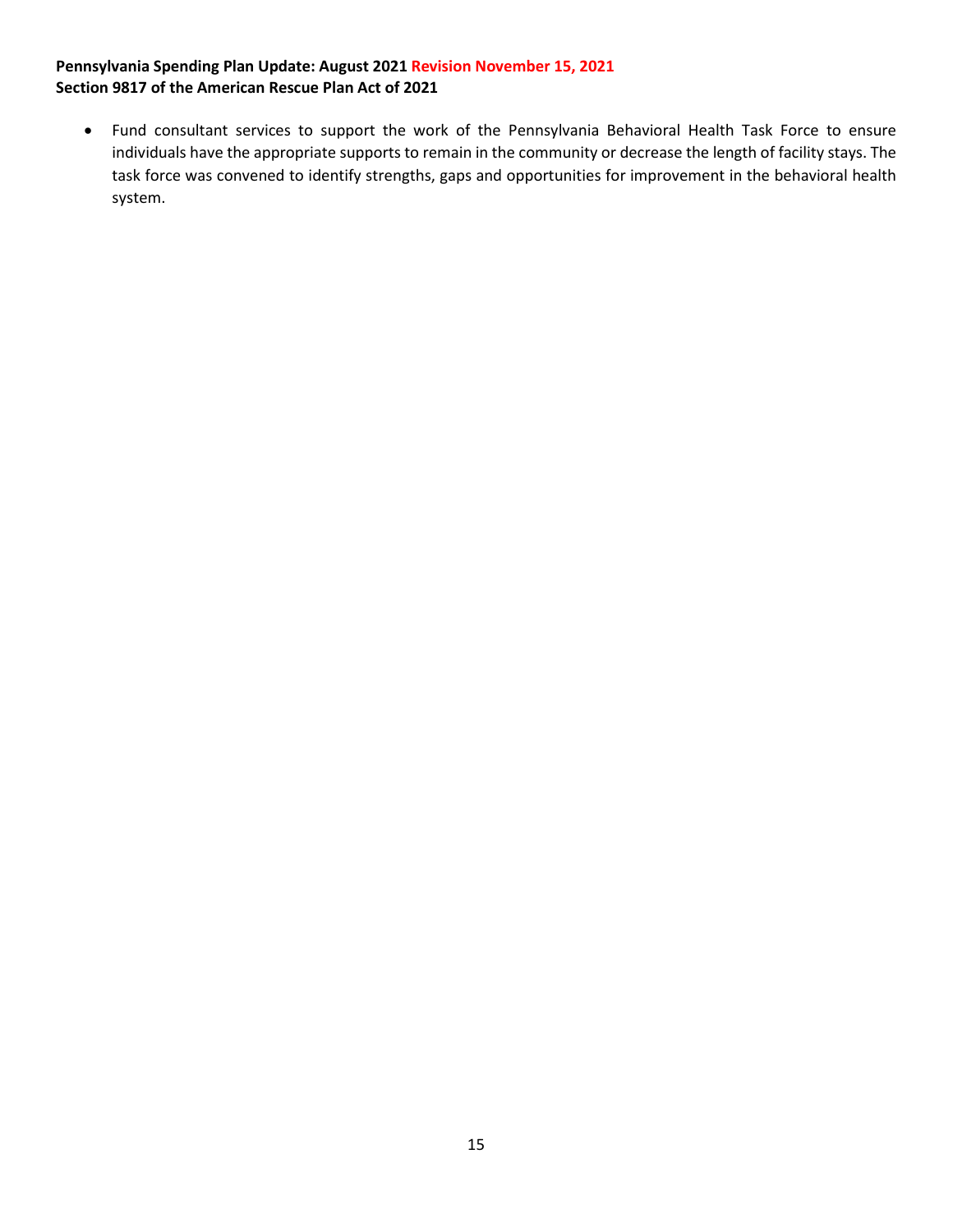# Spending Plan Projection

| Commonwealth of Pennsylvania Calculation of Supplemental Funding from 10% FMAP Increase |               |                |               |                |               |                               |                      |                |            |                |
|-----------------------------------------------------------------------------------------|---------------|----------------|---------------|----------------|---------------|-------------------------------|----------------------|----------------|------------|----------------|
| <b>ARPA Sec. 9817</b>                                                                   |               |                |               |                |               | <b>Report Date: 8/20/2021</b> |                      |                |            |                |
|                                                                                         |               |                |               |                |               |                               |                      |                |            |                |
| <b>BASELINE EXPENDITURES THAT QUALIFY FOR 10% HCBS FMAP</b>                             |               |                |               |                |               |                               |                      |                |            |                |
|                                                                                         |               |                |               |                |               |                               |                      |                |            |                |
| <b>Federal Fiscal Year</b>                                                              | <b>FFY 21</b> |                |               | <b>FFY 21</b>  |               | <b>FFY 22</b>                 | <b>FFY 22</b>        |                |            |                |
| Quarter                                                                                 |               | Q3: Apr to Jun |               | Q4: Jul to Sep |               | Q1: Oct to Dec                |                      | Q2: Jan to Mar |            | <b>Total</b>   |
| Service Categories                                                                      |               |                |               |                |               |                               |                      |                |            |                |
| Home and Community Based Services                                                       | \$            | 2,470,000,000  | \$            | 2,470,000,000  | \$            | 2,470,000,000                 | \$                   | 2,470,000,000  | \$         | 9,880,000,000  |
| <b>Case Management Services</b>                                                         | \$            | 122,500,000    | $\ddot{\phi}$ | 122,500,000    | $\frac{1}{2}$ | 122,500,000                   | $\boldsymbol{\zeta}$ | 122,500,000    | Ś          | 490,000,000    |
| <b>Rehabilitation Services</b>                                                          | Ś             | 357,700,000    | Ś.            | 357,700,000    | Ŝ.            | 357,700,000                   | $\mathsf{S}$         | 357,700,000    | Ś.         | 1,430,800,000  |
| Other                                                                                   | \$            | 100,000,000    | Ś.            | 100,000,000    | \$            | 100,000,000                   | $\zeta$              | 100,000,000    | Ś          | 400,000,000    |
| Subtotal: Qualifying Expenditures                                                       | \$            | 3,050,200,000  | Ś.            | 3,050,200,000  | Ŝ.            | 3,050,200,000                 | \$                   | 3,050,200,000  | Ś          | 12,200,800,000 |
|                                                                                         |               |                |               |                |               |                               |                      |                |            |                |
| Funds Attributable to 10% HCBS FMAP Increase                                            |               |                |               |                |               |                               |                      |                | Ś          | 1,220,080,000  |
|                                                                                         |               |                |               |                |               |                               |                      |                |            |                |
|                                                                                         |               |                |               |                |               |                               |                      |                |            |                |
| ADDED FUNDING FOR HCBS REINVESTMENT                                                     |               |                |               |                |               |                               |                      |                |            |                |
|                                                                                         |               |                |               |                |               |                               |                      |                |            |                |
| <b>Year of Reinvestment</b>                                                             |               | <b>FFY 21</b>  | <b>FFY 21</b> |                | <b>FFY 22</b> |                               | <b>FFY 22</b>        |                |            | Total          |
| <b>Time Period</b>                                                                      |               | Q3: Apr to Jun |               | Q4: Jul to Sep |               | Q1: Oct to Dec                |                      | Q2: Jan to Mar |            |                |
| Qualifying Expenditures for Reinvestment                                                | \$            |                | \$            | 116, 149, 582  | \$            | 116, 149, 582                 | \$                   | 116, 149, 582  | \$         | 348,448,746    |
| Subtotal: Qualifying Expenditures                                                       | \$            |                | Ś             | 116, 149, 582  | \$            | 116, 149, 582                 | \$                   | 116, 149, 582  | Ś          | 348,448,746    |
|                                                                                         |               |                |               |                |               |                               |                      |                |            |                |
| Reinvestment Funds Attributable to 10% HCBS FMAP Increase                               |               |                |               |                |               |                               |                      | \$             | 34,844,900 |                |
|                                                                                         |               |                |               |                |               |                               |                      |                |            |                |
| Total Funds Attributable to 10% HCBS FMAP Increase                                      |               |                |               |                |               |                               |                      |                | \$         | 1,254,924,900  |